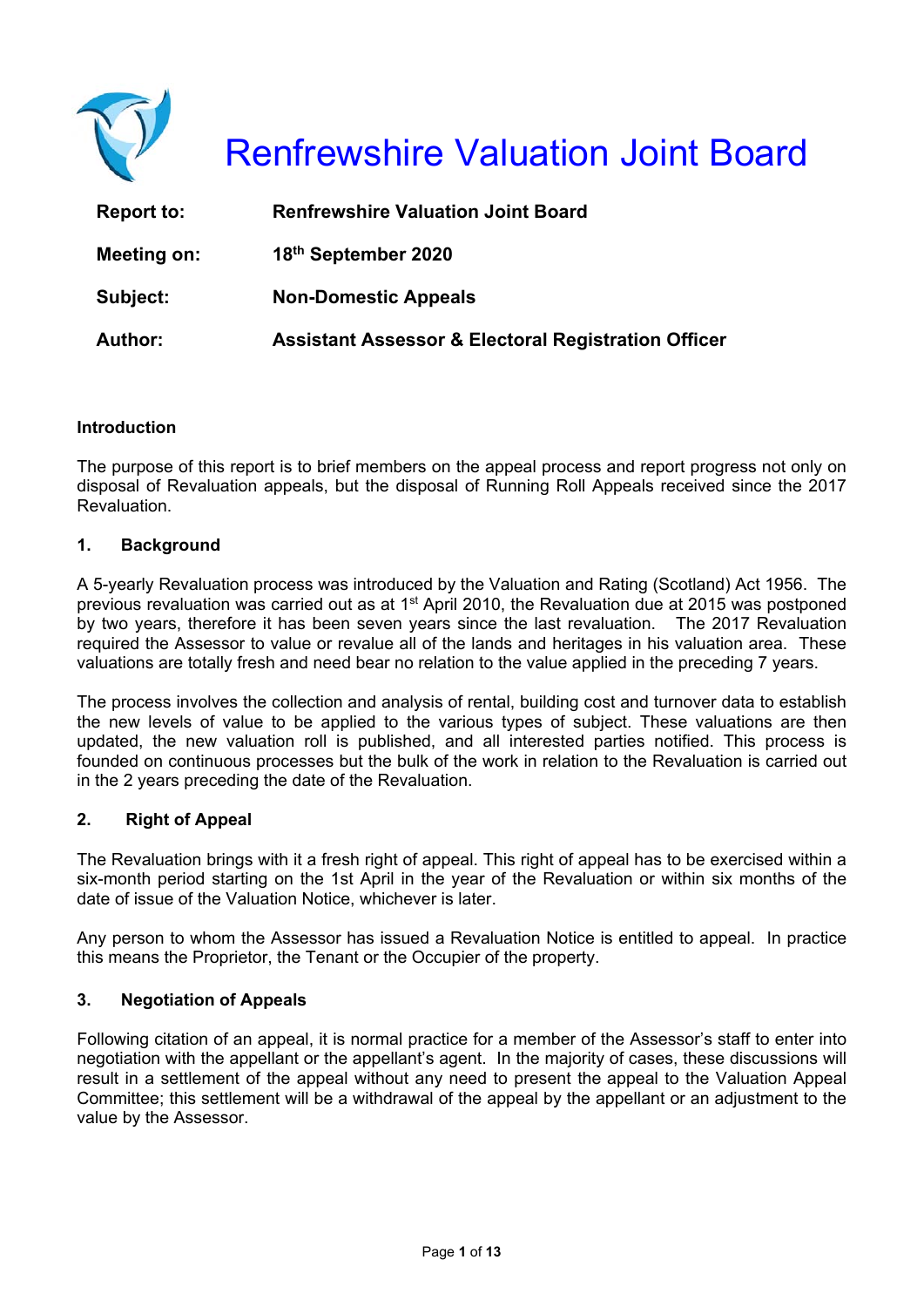If, however, the parties cannot reach agreement, the appeal will be presented to the Valuation Appeal Committee. In the normal course of events, a senior member of the Assessor's staff will lead the case, however depending on the complexity and legal arguments involved, it may require that Counsel is employed to lead the case for the Assessor. In all cases one or more members of the Assessor's staff will require to give evidence as an expert witness.

#### **4. Local Valuation Appeal Committee**

The Appeal Committee is drawn from the Renfrewshire Valuation Appeal Panel. The members of the Panel are appointed by the Sheriff Principal. They are all unpaid, are completely independent of the Assessor and the local councils and have no prior knowledge of any case listed for hearing.

In the case of highly complex appeals, either party has the right to request that the appeal is referred to the Lands Tribunal for Scotland. Referral is not undertaken lightly as it involves a considerable amount of preparatory work by several members of staff and may involve several days of examination, cross-examination and submissions in front of a High Court Judge and a Lay Expert.

In all appeals, either party may appeal the decision of the Appeal Panel or Lands Tribunal. This appeal will be heard by the Lands Valuation Appeal Court (The Court of Session).

It was reported at the last meeting in May that the current Secretary to the Valuation Appeal Panel had informed the Assessor that he has notified the Sheriff Principal of his intention to resign from the post. I can confirm that there has been no update regarding a replacement for this post to date.

#### **5. Revaluation Appeals**

As members will be aware, the Revaluation brings with it a fresh right of appeal and traditionally results in a large influx of appeals. This Revaluation is no different with an increase of 6% on the number of 2010 Revaluation appeals. The total number of Revaluation Appeals received for 2017 is 3,832, which relates to 3,542 subjects with a cumulative value of £324,294,785.

A number of statistical extracts have been compiled to show the Revaluation Appeals received in 2017 and the subsequent running roll appeals. These have been shown by category type and map the categories used by the Scottish Executive; see Appendix 1. The 20 categories divide subjects into easily understood groupings such as Retail, Offices, Industrials, Health, Education and Hotels.

Category 11, titled "Public Service" includes subjects such as the Airport, Bus Station, Court House, Fire Station, Military Establishment, Police Station and Waste Water Treatment Works.

Category 17, titled "Others" includes subjects such as Car Parks, Car Spaces, Ground, Kennels, Livestock Auction Marts, Premises Under Reconstruction, Stables, Water Rights and Weighbridges.

Following a Revaluation, new values will generally remain unchanged until the next Revaluation; unless the property is altered, or other changes take place. New properties will be added to the Roll as they become capable of occupation and entries for demolished buildings will be deleted.

However, a Running Roll appeal can be lodged by a ratepayer or their agent on the grounds that there has been a Material Change of Circumstances which has affected the value of the property or on the basis of an error in the valuation at any time.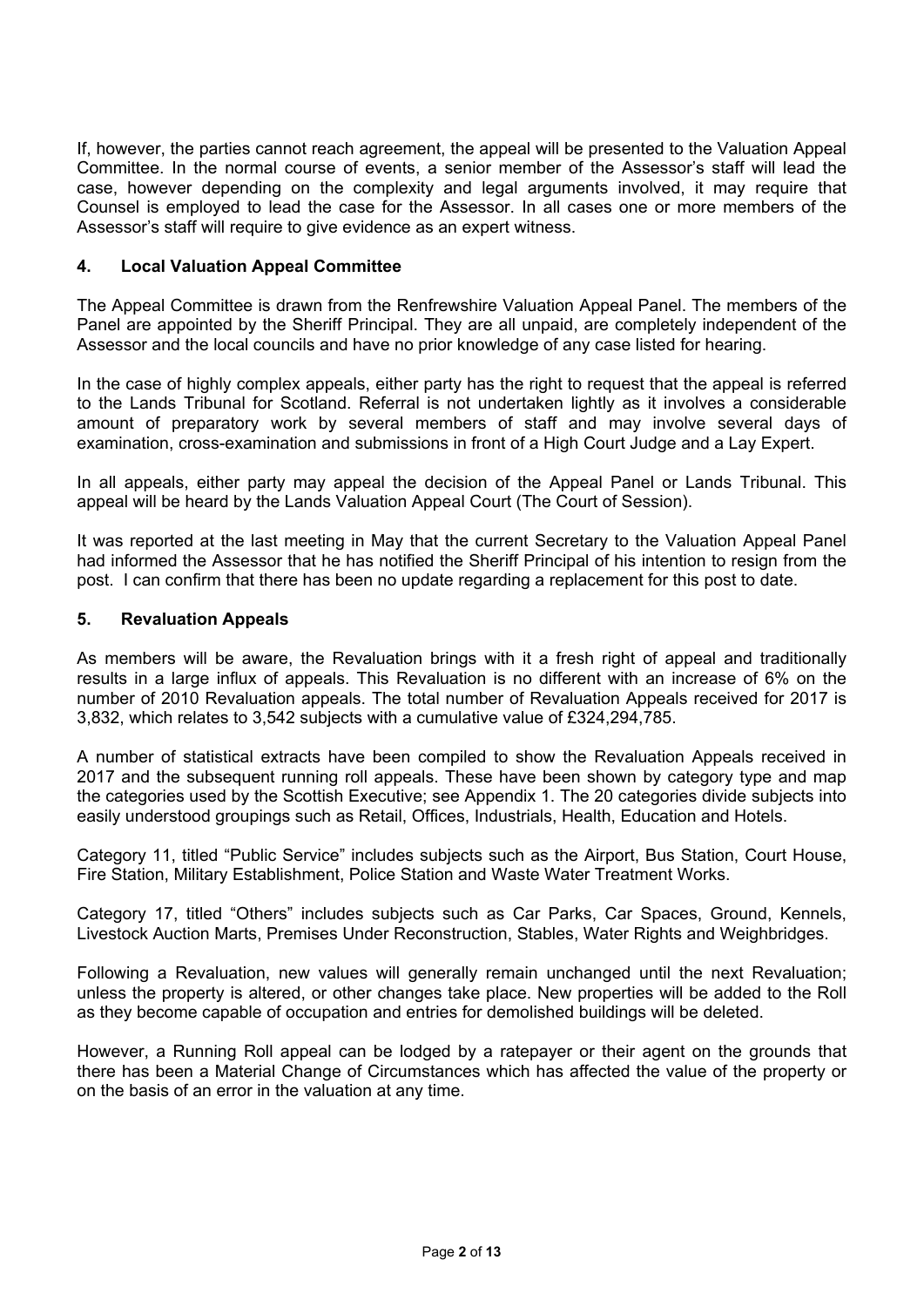#### **6. The disposal of 2017 Revaluation Appeals**

A number of statistical extracts have been compiled to show the 2017 Revaluation Appeals. These have been shown by the same category type as stated above, see Appendix 1.

As the Board is aware, the Assessor for Renfrewshire Valuation Joint Board is the "Designated Assessor" for fixed line Telecommunications subjects which are included at line 20 in the tables.

Normally, all Revaluation appeals must be cited for a local Valuation Appeal Committee hearing and disposed of by 31st December 2020. However, the Scottish government has recently confirmed that the disposal date for 2017 Revaluation appeals has been extended until the  $31<sup>st</sup>$  December 2021. Citations however, for all outstanding appeals have already been issued to the respective parties prior to the 30<sup>th</sup> of June in order to ensure that appellants were afforded the required six months' notice should they wish to make an application for their appeal to be heard by the Scottish Lands Tribunal.

To date, there have been 159 requests made for referrals to the Scottish Lands Tribunal (SLT) which the Assessor has agreed meet the necessary criteria as outlined in the relevant legislation. These appeals will now be passed to the SLT by the Secretary to the Valuation Appeal Panel and will be dealt with in due course. Note there is no statutory deadline for their disposal.

At present, as dictated by the U.K. and Scottish Governments, our office has been closed with staff working remotely since the announcement on the 23<sup>rd</sup> March. Where possible, valuation staff have continued to try and bring the outstanding appeals to a conclusion. As outlined in my last report, staff have continued to enter into negotiations with relevant parties despite hearing dates having to be canceled as a result of the current Covid pandemic. This of course has been dependent on the communication capabilities of appellants or their agents which in many instances has not been feasible. A further complication relates to the fact that in order to resolve some appeals, a physical inspection of the premises concerned may be required which, due to the current restrictions, is unable to take place for the time being. However, this is being kept under review and may change following Government Guidelines.

Since last reporting, those cases previously scheduled for hearing in May have now been postponed to the 8<sup>th</sup> of October with remaining hearings scheduled for the 5<sup>th</sup> November, the 3<sup>rd</sup> and 17<sup>th</sup> of December. Exactly how these proposed hearings will be facilitated has still to be determined. We are currently in dialogue with the Secretary to the Panel regarding the necessary measures required in order to ensure these hearings may be facilitated while adhering to the social distancing guidelines. Pressure to resolve all remaining 2017 revaluation appeals has been alleviated by the extension to the disposal date to December 2021. It is the intention that staff will continue to resolve as many of the outstanding appeals as possible by the end of 2020.

The statistics provided within this report continue to be based on the quarterly progress made and relate to all revaluation appeals processed over the last quarter up to the  $30<sup>th</sup>$  June 2020. As at 30<sup>th</sup> June we have disposed of 3234 appeals which equates to 91.30% of the number of subjects under appeal.

Appendix 1 outlines where the remaining appeals lie for each of the three unitary authorities together with a total for the Joint Board area.

As outlined above the programming and disposal of the remaining appeals will now be dependent on the lifting of the current lock down restrictions and how and when the Secretary to the Valuation Appeal Panel decides these may best be facilitated. We are fortunate that as at the  $30<sup>th</sup>$  of June to only have 8.7% of appeals remaining.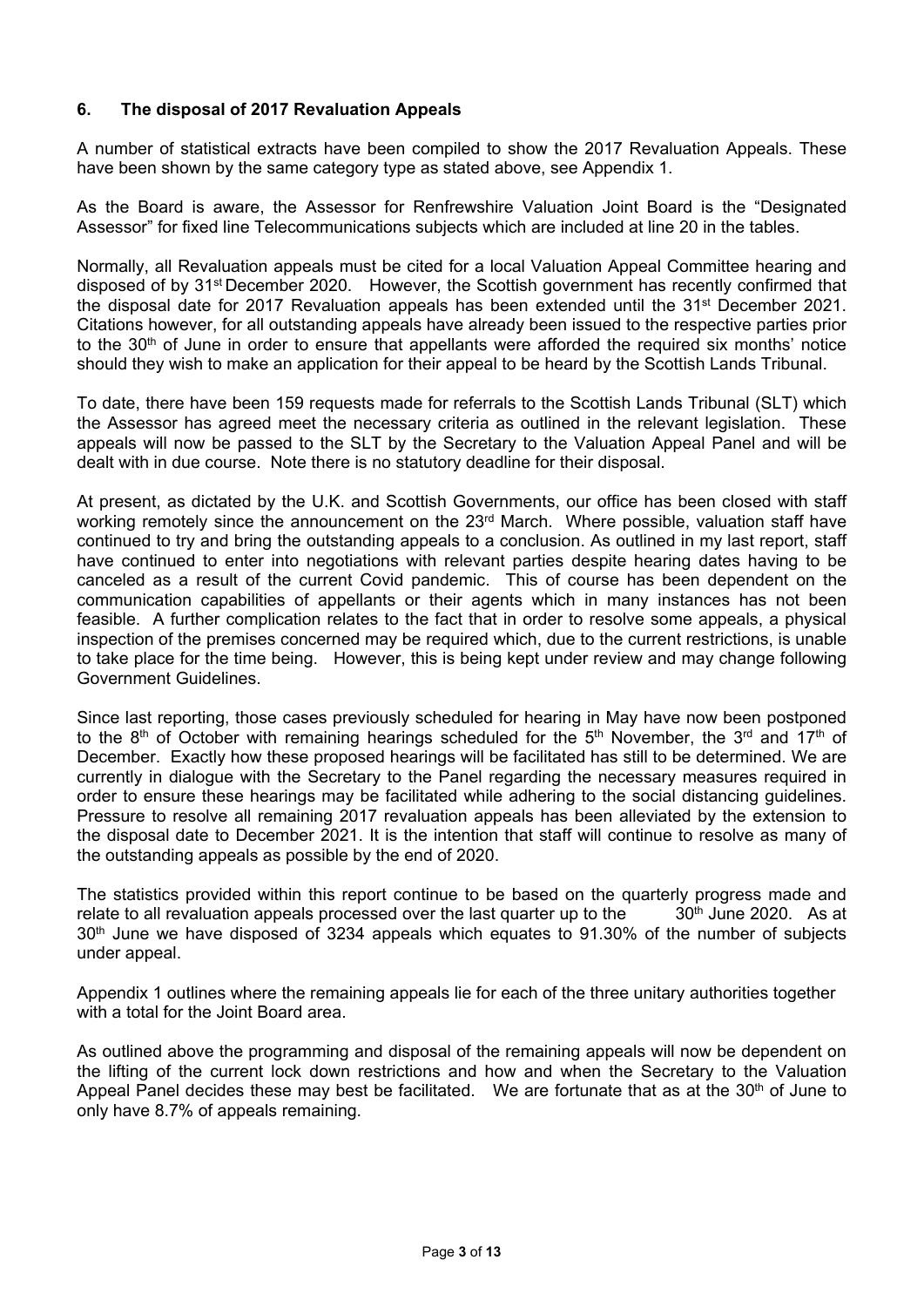#### **7. The disposal of Running Roll Appeals**

In addition to the Revaluation appeals, Running Roll appeals have also been programmed into hearings and disposed of in line with the prescribed statutory timetable. Unlike the revaluation appeals which is a known quantity, running roll appeals are a moving target as ratepayers and their agents can lodge this type of appeal at least once in any one financial year. Therefore, whilst the revaluation appeals have steadily and progressively reduced throughout the quinquennium, the number of running roll appeals outstanding has fluctuated depending on numbers received and disposed of throughout this period of time.

Since the last report to the Board in May I highlighted that as a result of the Coronavirus pandemic and the situation facing many businesses, the number of running roll appeals received since March has exponentially increased. In particular, since the Prime Minister's announcement on the 23<sup>rd</sup> March we have continued to receive material change appeals. The logging and processing this volume of work is now completed and I again wish to relay thanks to those members of staff who have accomplished this feat whilst working remotely.

I can confirm that the total number of running roll appeals received since the  $1<sup>st</sup>$  of March to time of reporting is 3,455. The number of appeals for which Covid 19 has been cited as the reason for the appeal is 3,351. In order to give the Board an indication as to the type of subjects for which appeals have been lodged and the numbers associated with each category. Appendix 2 outlines the number of running roll appeals received since the 1<sup>st</sup> of March 2020 and outlines those dealt with in each of the unitary authority areas of Renfrewshire, East Renfrewshire, Inverclyde and the Joint Board area as a whole. As the Board can see only one appeal has been dealt with thus far and this appeal was not related the Covid situation. These appeals would normally require to be disposed of by the 31<sup>st</sup> March 2021, however the Scottish Government has confirmed that an extension to their disposal date has been granted and the deadline has now been pushed back to the 31<sup>st</sup> December 2021.

The announcement of the extended timeframe for disposal of the MCC appeals has been gratefully received, however an increase of this magnitude will of course still present us with significant resource implications over the next 15 months given the unprecedented number of appeals that will require to be disposed of.

The disposal of appeals is a major component of the work undertaken by the Assessor's valuation staff. These appeals will not only significantly impact on staff's workload over the coming months but will involve increased costs for citations and VAC hearings. The workload placed on each member of staff is further increased due to the fact that RVJB has had a number of qualified valuation staff leave over the last year and to date, despite two recruitment drives, we have been unable to replace them.

This type of work can be stressful for staff due to the strict legislative timetables and the adversarial nature of the negotiations and it is anticipated that this may increase as a result of the additional pressure the current social distancing measures bring to our current working practices. The Management Team will ensure that staff will be provided with as much support as possible in order to minimise stress levels throughout this challenging time. I am confident the staff will continue to deal with these challenges with their usual commitment and professionalism.

I would like to express thanks to all members of staff who, despite working remotely, have continued to deal with all aspects of the appeals process under such unusual conditions.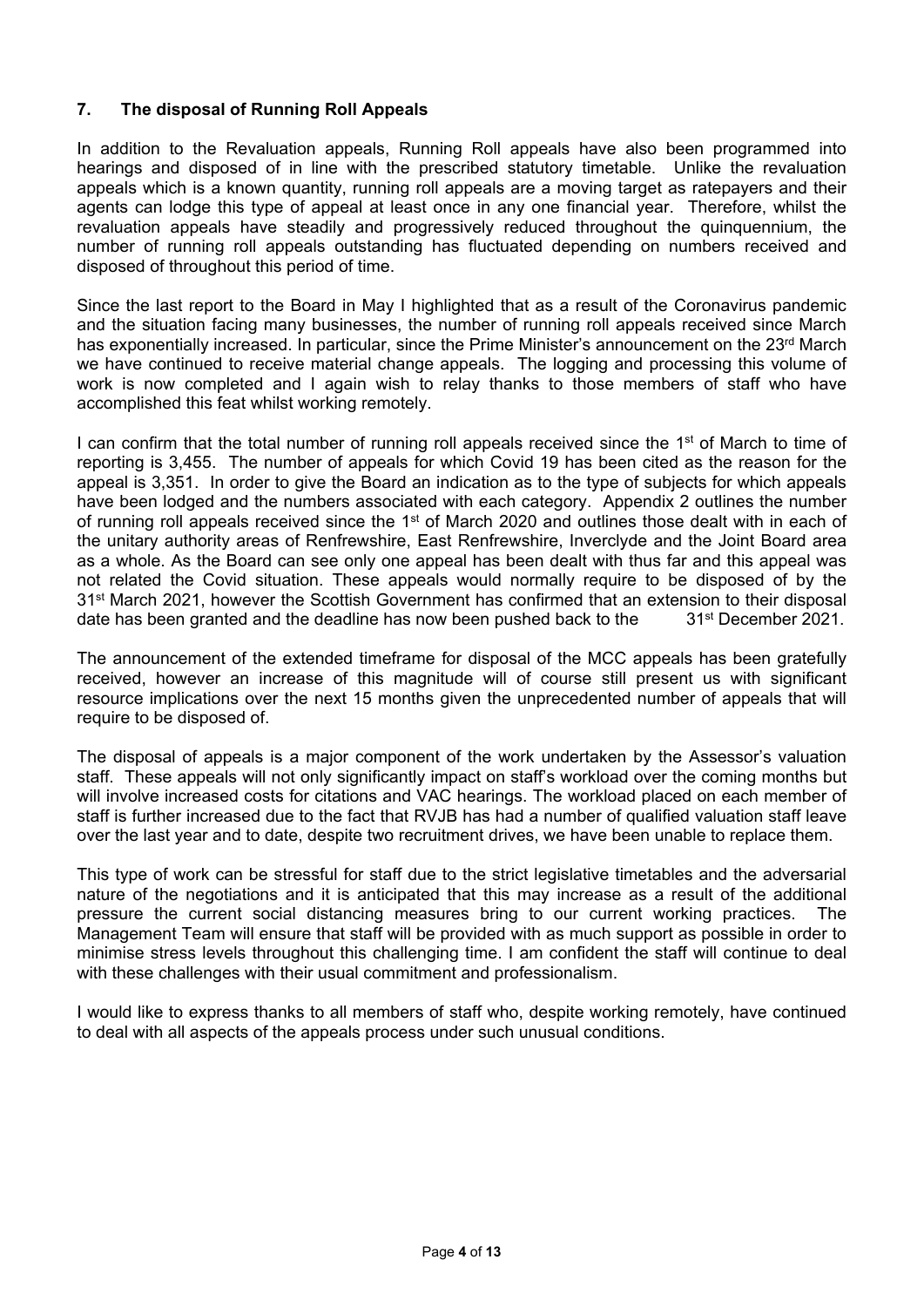#### **8. Disposal of Other Outstanding Appeals**

As outlined previously, if a case is considered highly complex it may be necessary for it to be referred to the Lands Tribunal for Scotland. At present there are a number of subjects that have cases from both the 2005 and 2010 Revaluations that have been referred to the Lands Tribunal, the bulk of which relate to mobile or complex fixed line telecommunication subjects. Negotiations are currently ongoing with the relevant agents and it is hoped that agreement will be reached over the coming months without the need for any cases proceeding to formal hearings. The number of appeals referred to the Lands Tribunal currently outstanding are as follows:

6 appeals remain outstanding from 2005 Revaluation in relation to 5 subjects

24 appeals remain outstanding from 2010 Revaluation in relation to 12 subjects

#### **Conclusion**:

The disposal of appeals is a major component of the work undertaken by the Assessor's valuation staff. It is work that can be stressful due to the strict legislative timetables and the adversarial nature of the negotiations. The unexpected results of the current pandemic have resulted in VAC hearings scheduled during the Spring diet requiring to be cancelled and to date we are still having to conduct negotiations and hearings while adhering to Government guidelines with regard to social distancing.

Pressures have been alleviated by the announcement of the Scottish Government that the disposal dates for both the 2017 Revaluation and MCC appeals have been extended to the 31<sup>st</sup> of December 2021.

Disposal of the remaining outstanding appeals outlined in today's report still presents a challenge during these unusual times which will require careful planning of resources. I am confident this challenge will be met with the usual commitment and professionalism shown by the staff in previous difficult times.

It is hoped this gives an insight into the background of the appeal process and progress of revaluation and running roll appeals disposal to date.

#### **Recommendations**

i. The Board notes the contents of this report.

Jacqueline Murgatroyd Assistant Assessor and ERO 8th September 2020

For further information please contact Jacqueline Murgatroyd at 0141-618-5951 or via email at jackie.murgatroyd@renfrewshire-vjb.gov.uk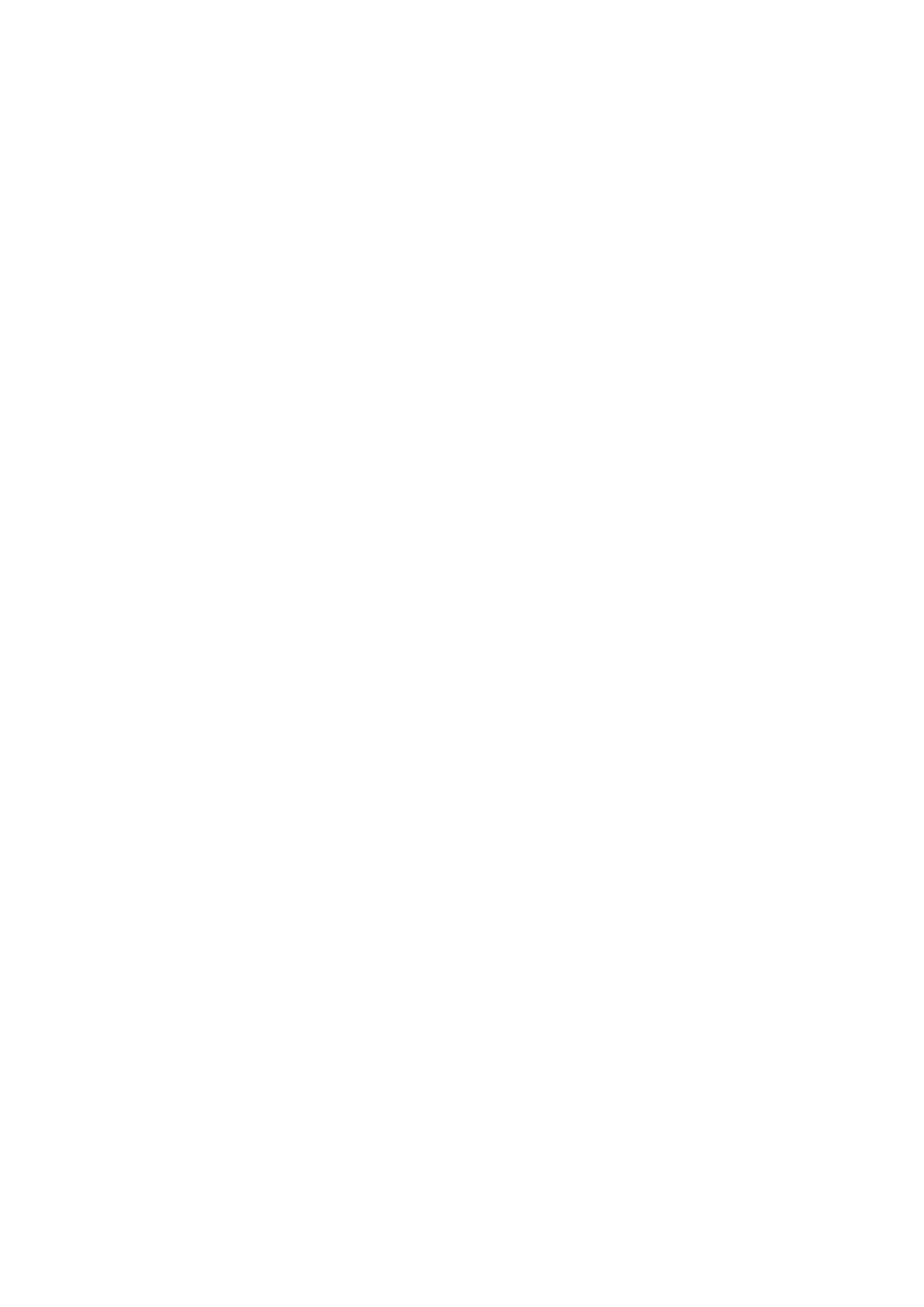#### **APPENDIX 1**

|    | Category                        | <b>Number</b><br>Received |   | RV under Appeal | Disposed |   | Original RV |   | Adj RV      | Number O/S |   | Appeal RV O/S | % O/S   |
|----|---------------------------------|---------------------------|---|-----------------|----------|---|-------------|---|-------------|------------|---|---------------|---------|
|    | Retail                          | 528                       | £ | 63,147,350      | 509      | £ | 50,221,350  | £ | 46,977,250  | 19         | £ | 12,926,000    | 3.60%   |
| 2  | Public House                    | 67                        | £ | 2,482,000       | 67       | £ | 2,482,000   | £ | 2,198,900   | 0          | £ |               | 0.00%   |
| 3  | Office including Banks          | 526                       | £ | 13,448,400      | 468      | £ | 12,745,650  | £ | 12,012,100  | 58         | £ | 702,750       | 11.03%  |
| 4  | <b>Hotel Etc</b>                | 18                        | £ | 6,229,500       | 18       | £ | 6,229,500   | £ | 5,212,500   | 0          | £ |               | 0.00%   |
| 5  | Industrial                      | 443                       | £ | 30,604,205      | 442      | £ | 29,904,205  | £ | 28,541,155  |            | £ | 700,000       | 0.23%   |
| 6  | Leisure                         | 46                        | £ | 5,977,950       | 24       | £ | 1,413,450   | £ | 1,125,450   | 22         | £ | 4,564,500     | 47.83%  |
|    | Garages and Petrol<br>Stations  | 19                        | £ | 1,003,500       | 19       | £ | 1,003,500   | £ | 912,000     | 0          | £ |               | 0.00%   |
| 8  | Cultural                        | 37                        | £ | 1,326,150       | 32       | £ | 1,124,900   | £ | 937,150     | 5          | £ | 201,250       | 13.51%  |
| 9  | <b>Sporting Subjects</b>        | 3                         | £ | 136,000         | 0        | £ |             | £ |             | 3          | £ | 136,000       | 100.00% |
| 10 | <b>Education and Training</b>   | 76                        | £ | 13,701,350      | 59       | £ | 9,458,250   | £ | 8,731,500   | 17         | £ | 4,243,100     | 22.37%  |
| 11 | <b>Public Service Subjects</b>  | 89                        | £ | 5,590,000       | 63       | £ | 2,329,700   | £ | 2,131,950   | 26         |   | 3,260,300     | 29.21%  |
| 12 | Communications (Non<br>Formula) | 5                         | £ | 9,200           | 2        | £ | 8,900       | £ | 8,900       | 3          | £ | 300           | 60.00%  |
| 13 | Quarries Mines etc              |                           | £ | 21,500          | 1        | £ | 21,500      | £ | 21,500      | 0          | £ |               | 0.00%   |
| 14 | Petrochemical                   | $\overline{2}$            | £ | 239,000         | 2        | £ | 239,000     | £ | 229,000     | 0          | £ |               | 0.00%   |
| 15 | Religious                       | 11                        | £ | 127,600         | 11       | £ | 127,600     | £ | 124,400     | 0          | £ |               | 0.00%   |
| 16 | <b>Health Medical</b>           | 22                        | £ | 4,890,200       | 22       | £ | 4,890,200   | £ | 4,447,350   | 0          | £ |               | 0.00%   |
| 17 | Other                           | 185                       | £ | 3,020,970       | 185      | £ | 3,020,970   | £ | 1,551,930   | 0          | £ |               | 0.00%   |
| 18 | <b>Care Facilities</b>          | 18                        | £ | 1,308,850       | 2        | £ | 44,500      | £ | 44,500      | 16         | £ | 1,264,350     | 88.89%  |
| 19 | Advertising                     | 38                        | £ | 121,140         | 38       | £ | 121,140     | £ | 102,340     | 0          | £ |               | 0.00%   |
| 20 | Undertakings / Fixed Line       | 16                        | £ | 100,261,800     | 9        | £ | 93,579,300  | £ | 68,704,729  | 7          | £ | 6,682,500     | 43.75%  |
|    |                                 | 2,150                     | £ | 253,646,665     | 1,973    | £ | 218,965,615 | £ | 184,014,604 | 177        | £ | 34,681,050    | 8.23%   |

RVJB Revaluation 2017 – Appeals (By number of subjects under appeal as at 30/06/2020 – **RENFREWSHIRE**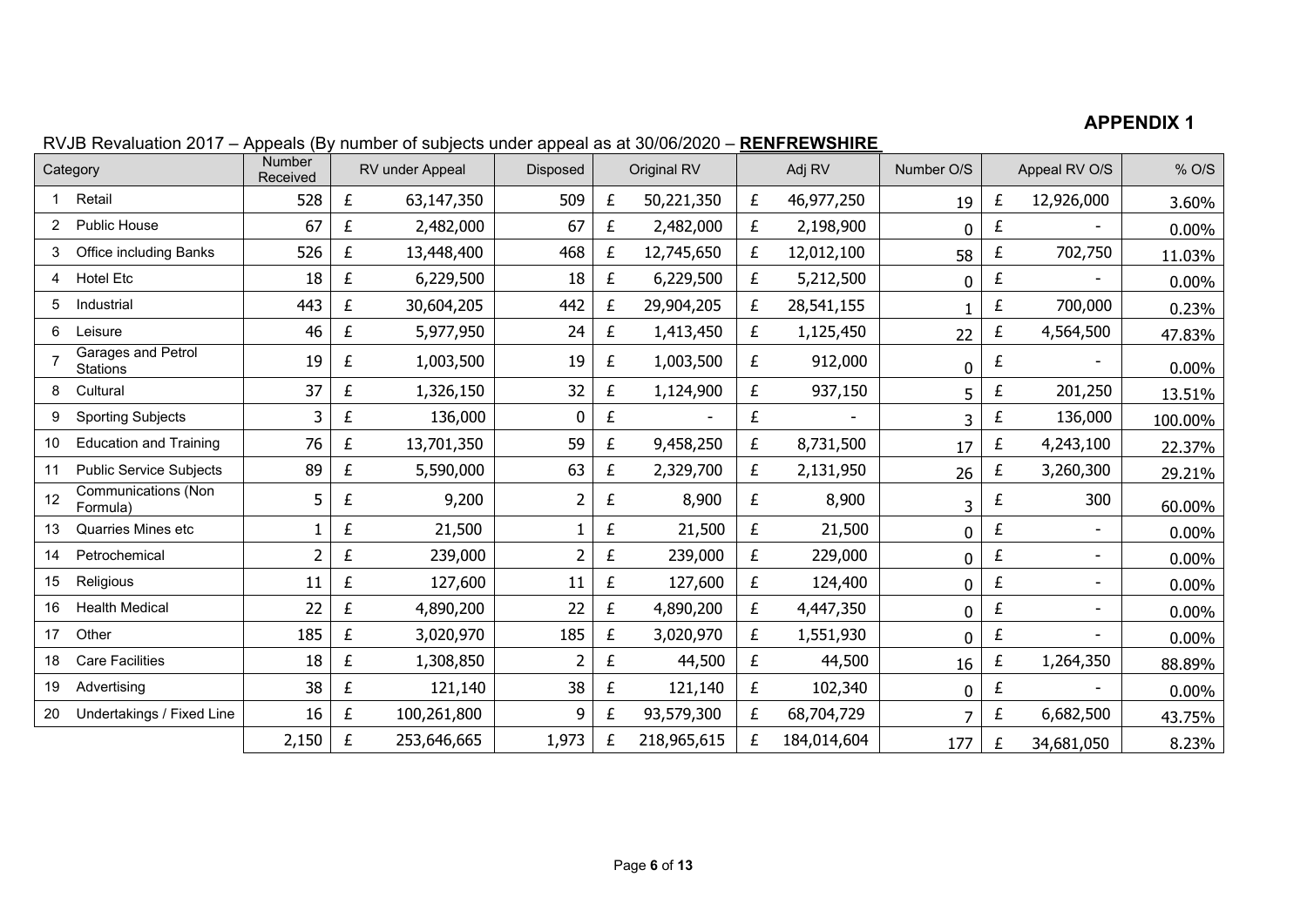| Category |                                        | <b>Number</b><br>Received |   | RV under Appeal | <b>Disposed</b> |   | Original RV | Adj RV |            | Number O/S   |             | Appeal RV O/S                | % O/S    |
|----------|----------------------------------------|---------------------------|---|-----------------|-----------------|---|-------------|--------|------------|--------------|-------------|------------------------------|----------|
|          | Retail                                 | 180                       | £ | 11,304,000      | 171             | £ | 5,271,000   | £      | 4,993,550  | 9            | £           | 6,033,000                    | 5.00%    |
| 2        | Public House                           | 12                        | £ | 963,750         | 12              | £ | 963,750     | £      | 844,650    | 0            | £           |                              | $0.00\%$ |
| 3        | <b>Office including Banks</b>          | 118                       | £ | 2,330,950       | 89              | £ | 1,514,900   | £      | 1,314,250  | 29           | £           | 816,050                      | 24.58%   |
| 4        | <b>Hotel Etc</b>                       | 5                         | £ | 635,000         | 5               | £ | 635,000     | £      | 554,000    | 0            | £           |                              | $0.00\%$ |
| 5        | Industrial                             | 85                        | £ | 1,175,105       | 85              | £ | 1,175,105   | £      | 1,154,855  | 0            | £           | $\blacksquare$               | 0.00%    |
| 6        | Leisure                                | 13                        | £ | 2,248,000       | 3               | £ | 119,500     | £      | 119,500    | $10\,$       | £           | 2,128,500                    | 76.92%   |
|          | Garages and Petrol<br>Stations         | 8                         | £ | 205,850         | 8               | £ | 205,850     | £      | 190,400    | 0            | £           |                              | $0.00\%$ |
| 8        | Cultural                               | 14                        | £ | 432,200         | 14              | £ | 432,200     | £      | 319,550    | 0            | £           | $\qquad \qquad \blacksquare$ | 0.00%    |
| 9        | <b>Sporting Subjects</b>               | 0                         | £ |                 | $\bf{0}$        | £ |             | £      |            | 0            | £           |                              | $0.00\%$ |
| 10       | <b>Education and Training</b>          | 31                        | £ | 6,885,000       | 29              | £ | 6,763,500   | £      | 6,432,000  | 2            | £           | 121,500                      | 6.45%    |
| 11       | <b>Public Service Subjects</b>         | 36                        | £ | 1,319,940       | 29              | £ | 1,018,140   | £      | 958,140    | 7            | £           | 301,800                      | 19.44%   |
| 12       | <b>Communications (Non</b><br>Formula) | 1                         | £ | 100             | $\mathbf 0$     | £ |             | £      |            | 1            | £           | 100                          | 100.00%  |
| 13       | Quarries Mines etc                     | 1                         | £ | 60,000          |                 | £ | 60,000      | £      | 60,000     | 0            | £           |                              | $0.00\%$ |
| 14       | Petrochemical                          | 0                         | £ |                 | $\mathbf 0$     | £ |             | £      |            | 0            | £           | $\blacksquare$               | $0.00\%$ |
| 15       | Religious                              | 4                         | £ | 11,700          | 4               | £ | 11,700      | £      | 11,700     | 0            | £           |                              | 0.00%    |
| 16       | <b>Health Medical</b>                  | 7                         | £ | 919,900         | 7               | £ | 919,900     | £      | 872,000    | 0            | £           |                              | $0.00\%$ |
| 17       | Other                                  | 22                        | £ | 108,950         | 22              | £ | 108,950     | £      | 101,850    | 0            | £           |                              | 0.00%    |
| 18       | <b>Care Facilities</b>                 | 5                         | £ | 486,000         | 2               | £ | 95,000      | £      | 95,000     | 3            | £           | 391,000                      | 60.00%   |
| 19       | Advertising                            | 13                        | £ | 55,100          | 12              | £ | 38,900      | £      | 32,150     | $\mathbf{1}$ | £<br>16,200 |                              | 7.69%    |
| 20       | Undertakings / Fixed<br>Line           | 8                         | £ | 1,167,200       | 4               | £ | 657,000     | £      | 420,167    | 4            | £           | 510,200                      | 50.00%   |
|          |                                        | 563                       | £ | 30,308,745      | 497             | £ | 19,990,395  | £      | 18,473,762 | 66           | £           | 10,318,350                   | 11.72%   |

RVJB Revaluation 2017 – Appeals (By number of subjects under appeal as at 30/06/2020 – **EAST RENFREWSHIRE**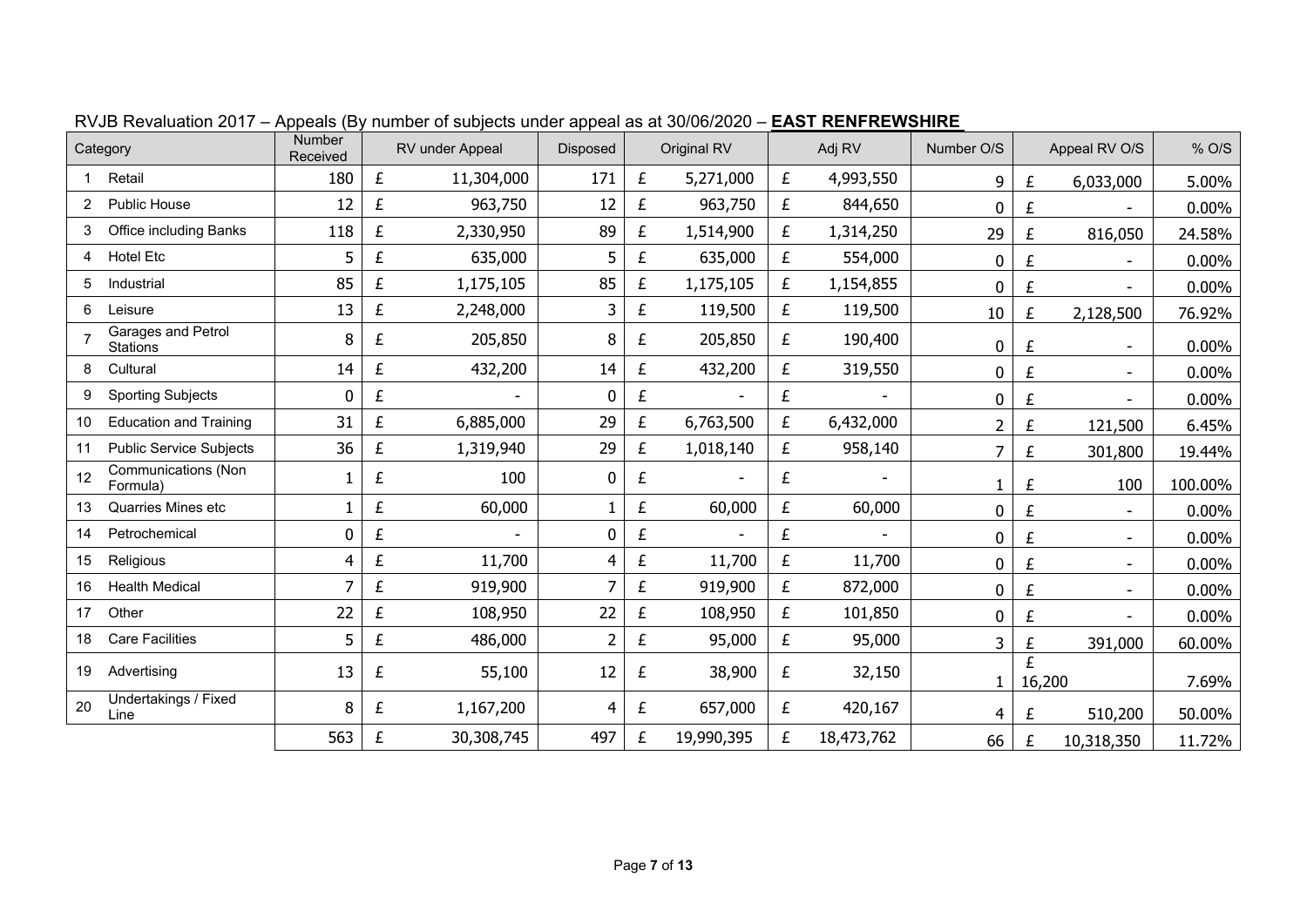|                | Category                              | Number<br>Received |   | RV under Appeal | Disposed       |   | Original RV | Adj RV |            | Number O/S     |   | Appeal RV O/S  | % O/S    |
|----------------|---------------------------------------|--------------------|---|-----------------|----------------|---|-------------|--------|------------|----------------|---|----------------|----------|
|                | Retail                                | 180                | £ | 11,304,000      | 171            | £ | 5,271,000   | £      | 4,993,550  | 9              | £ | 6,033,000      | 5.00%    |
| $\overline{2}$ | <b>Public House</b>                   | 12                 | £ | 963,750         | 12             | £ | 963,750     | £      | 844,650    | $\mathbf 0$    | £ |                | $0.00\%$ |
| 3              | Office including Banks                | 118                | £ | 2,330,950       | 89             | £ | 1,514,900   | £      | 1,314,250  | 29             | £ | 816,050        | 24.58%   |
| 4              | <b>Hotel Etc</b>                      | 5                  | £ | 635,000         | 5              | £ | 635,000     | £      | 554,000    | $\mathbf 0$    | £ |                | 0.00%    |
| 5              | Industrial                            | 85                 | £ | 1,175,105       | 85             | £ | 1,175,105   | £      | 1,154,855  | $\mathbf 0$    | £ |                | $0.00\%$ |
| 6              | Leisure                               | 13                 | £ | 2,248,000       | 3              | £ | 119,500     | £      | 119,500    | 10             | £ | 2,128,500      | 76.92%   |
|                | Garages and Petrol<br><b>Stations</b> | 8                  | £ | 205,850         | 8              | £ | 205,850     | £      | 190,400    | $\mathbf 0$    | £ | $\sim$         | $0.00\%$ |
| 8              | Cultural                              | 14                 | £ | 432,200         | 14             | £ | 432,200     | £      | 319,550    | $\mathbf 0$    | £ | $\sim$         | 0.00%    |
| 9              | <b>Sporting Subjects</b>              | 0                  | £ |                 | 0              | £ |             | £      |            | $\mathbf 0$    | £ | $\overline{a}$ | 0.00%    |
| 10             | <b>Education and Training</b>         | 31                 | £ | 6,885,000       | 29             | £ | 6,763,500   | £      | 6,432,000  | 2              | £ | 121,500        | 6.45%    |
| 11             | <b>Public Service Subjects</b>        | 36                 | £ | 1,319,940       | 29             | £ | 1,018,140   | £      | 958,140    | $\overline{7}$ | £ | 301,800        | 19.44%   |
| 12             | Communications (Non<br>Formula)       |                    | £ | 100             | 0              | £ |             | £      |            |                | £ | 100            | 100.00%  |
| 13             | <b>Quarries Mines etc</b>             |                    | £ | 60,000          | $\mathbf{1}$   | £ | 60,000      | £      | 60,000     | $\mathbf 0$    | £ | $\sim$         | 0.00%    |
| 14             | Petrochemical                         | 0                  | £ |                 | 0              | £ |             | £      |            | $\mathbf 0$    | £ |                | 0.00%    |
| 15             | Religious                             | 4                  | £ | 11,700          | 4              | £ | 11,700      | £      | 11,700     | $\mathbf 0$    | £ |                | $0.00\%$ |
| 16             | <b>Health Medical</b>                 | $\overline{7}$     | £ | 919,900         | $\overline{7}$ | £ | 919,900     | £      | 872,000    | $\mathbf 0$    | £ | $\sim$         | $0.00\%$ |
| 17             | Other                                 | 22                 | £ | 108,950         | 22             | £ | 108,950     | £      | 101,850    | $\mathbf 0$    | £ |                | 0.00%    |
| 18             | <b>Care Facilities</b>                | 5                  | £ | 486,000         | 2              | £ | 95,000      | £      | 95,000     | 3              | £ | 391,000        | 60.00%   |
| 19             | Advertising                           | 13                 | £ | 55,100          | 12             | £ | 38,900      | £      | 32,150     | 1              | £ | 16,200         | 7.69%    |
| 20             | Undertakings / Fixed<br>Line          | 8                  | £ | 1,167,200       | 4              | £ | 657,000     | £      | 420,167    | $\overline{4}$ | £ | 510,200        | 50.00%   |
|                |                                       | 563                | £ | 30,308,745      | 497            | £ | 19,990,395  | £      | 18,473,762 | 66             | £ | 10,318,350     | 11.72%   |

RVJB Revaluation 2017 – Appeals (By number of subjects under appeal as at 30/06/2020 – **INVERCLYDE**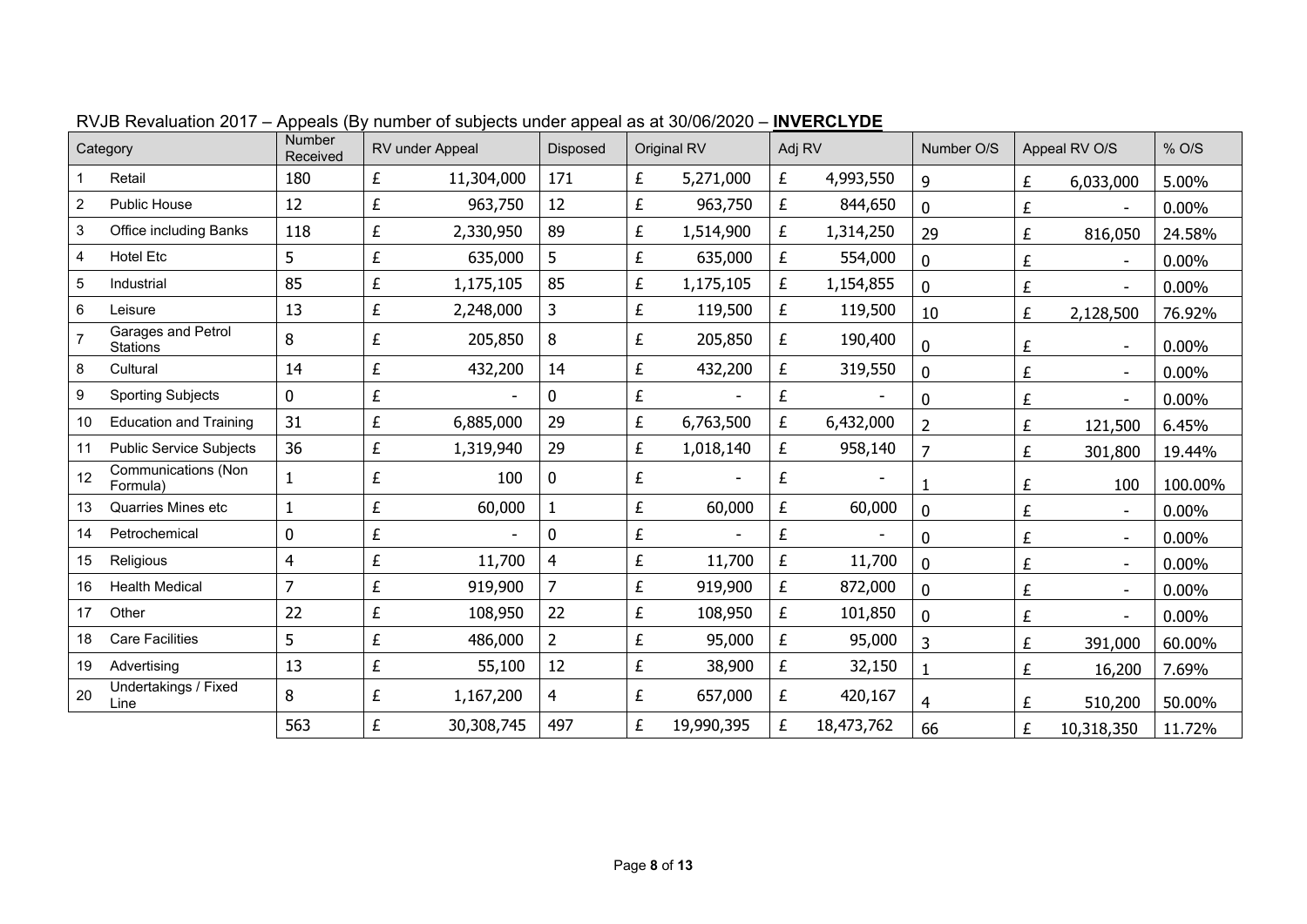| Category |                                 | Number<br>Received |   | RV under Appeal | Disposed       |   | Original RV | Adj RV                     |             | Number O/S     |             | Appeal RV O/S            | % O/S   |
|----------|---------------------------------|--------------------|---|-----------------|----------------|---|-------------|----------------------------|-------------|----------------|-------------|--------------------------|---------|
|          | Retail                          | 953                | £ | 86,544,450      | 918            | £ | 61,575,450  | £<br>57,462,050<br>35<br>£ |             | 24,969,000     | 3.67%       |                          |         |
| 2        | Public House                    | 107                | £ | 4,593,250       | 107            | £ | 4,593,250   | £                          | 4,058,450   | 0              | £           |                          | 0.00%   |
| 3        | Office including Banks          | 815                | £ | 21,546,725      | 711            | £ | 19,343,500  | £                          | 18,305,100  | 104            | £           | 2,203,225                | 12.76%  |
| 4        | <b>Hotel Etc</b>                | 25                 | £ | 7,036,000       | 25             | £ | 7,036,000   | £                          | 5,936,500   | 0              | £           |                          | 0.00%   |
| 5        | Industrial                      | 681                | £ | 35,696,860      | 679            | £ | 34,811,860  | £                          | 33,312,160  | $\overline{2}$ | £           | 885,000                  | 0.29%   |
| 6        | Leisure                         | 84                 | £ | 10,038,450      | 43             | £ | 2,225,250   | £                          | 1,747,750   | 41             | £           | 7,813,200                | 48.81%  |
|          | Garages and Petrol<br>Stations  | 42                 | £ | 1,660,650       | 42             | £ | 1,660,650   | £                          | 1,547,700   | 0              | £           |                          | 0.00%   |
| 8        | Cultural                        | 67                 | £ | 2,278,050       | 60             | £ | 2,038,500   | £                          | 1,686,500   | 7              | £           | 239,550                  | 10.45%  |
| 9        | <b>Sporting Subjects</b>        | 3                  | £ | 136,000         | 0              | £ |             | £                          |             | 3              | £           | 136,000                  | 100.00% |
| 10       | <b>Education and Training</b>   | 141                | £ | 28,150,900      | 118            | £ | 23,087,050  | £                          | 21,733,300  | 23             | £           | 5,063,850                | 16.31%  |
| 11       | <b>Public Service Subjects</b>  | 186                | £ | 9,673,740       | 139            | £ | 4,450,140   | £                          | 4,116,790   | 47             | £           | 5,223,600                | 25.27%  |
| 12       | Communications (Non<br>Formula) | 6                  | £ | 9,300           | $\overline{2}$ | £ | 8,900       | £                          | 8,900       | $\overline{4}$ | £           | 400                      | 66.67%  |
| 13       | Quarries Mines etc              | $\overline{2}$     | £ | 81,500          | $\overline{2}$ | £ | 81,500      | £                          | 81,500      | 0              | £           |                          | 0.00%   |
| 14       | Petrochemical                   | $\overline{2}$     | £ | 239,000         | $\overline{2}$ | £ | 239,000     | £                          | 229,000     | 0              | £           | $\overline{\phantom{a}}$ | 0.00%   |
| 15       | Religious                       | 17                 | £ | 196,700         | 17             | £ | 196,700     | £                          | 193,500     | 0              | £           |                          | 0.00%   |
| 16       | <b>Health Medical</b>           | 40                 | £ | 8,696,650       | 40             | £ | 8,696,650   | £                          | 7,987,400   | 0              | £           |                          | 0.00%   |
| 17       | Other                           | 248                | £ | 3,390,920       | 248            | £ | 3,390,920   | £                          | 1,876,030   | 0              | £           |                          | 0.00%   |
| 18       | <b>Care Facilities</b>          | 32                 | £ | 2,059,450       | 5              | £ | 155,500     | £                          | 154,000     | 27             | £           | 1,903,950                | 84.38%  |
| 19       | Advertising                     | 58                 | £ | 199,990         | 57             | £ | 183,790     | £                          | 152,440     | 1              | £<br>16,200 |                          | 1.72%   |
| 20       | Undertakings / Fixed<br>Line    | 33                 | £ | 102,066,200     | 19             | £ | 94,740,300  | £                          | 69,544,524  | 14             | £           | 7,325,900                | 42.42%  |
|          |                                 | 3,542              | £ | 324,294,785     | 3,234          | £ | 68,514,910  | £                          | 230,133,594 | 308            | £           | 55,779,875               | 8.70%   |

RVJB Revaluation 2017 – Appeals (By number of subjects under appeal as at 30/06/2020 – **TOTALS IN JOINT BOARD AREA**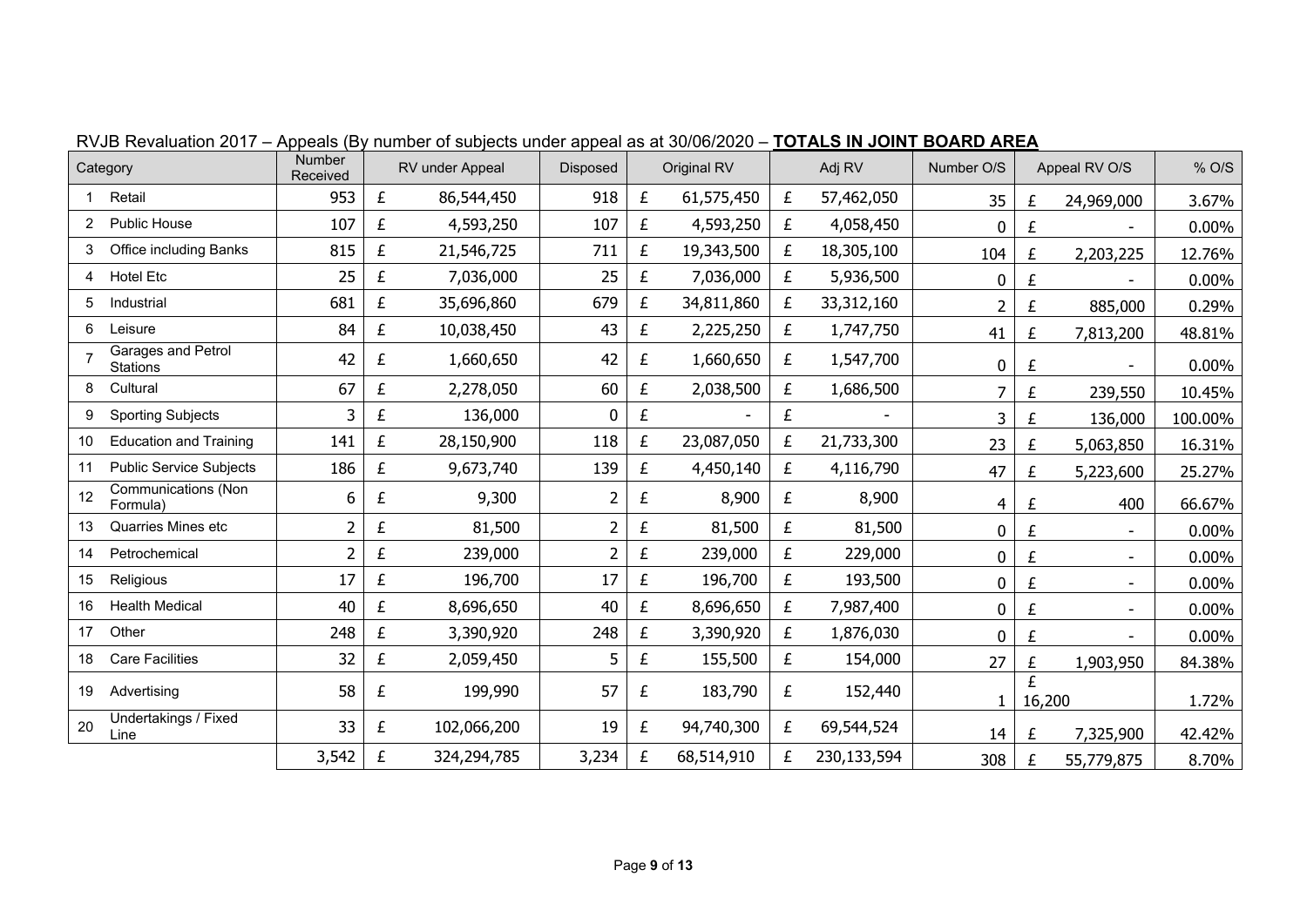### **APPENDIX 2**

| after 01/03/20 | INLINE IN THE TRAINING TWO Appears (AIT) NECERTLY ONLY OF |                    | no al<br>18/08/20 |            |         |
|----------------|-----------------------------------------------------------|--------------------|-------------------|------------|---------|
| Category       |                                                           | Number<br>Received | <b>Disposed</b>   | Number O/S | % O/S   |
| 1              | Retail                                                    | 579                | 0                 | 579        | 100.00% |
| $\overline{2}$ | <b>Public House</b>                                       | 59                 | 0                 | 59         | 100.00% |
| 3              | Office including Banks                                    | 650                | 0                 | 650        | 100.00% |
| 4              | <b>Hotel Etc</b>                                          | 16                 | 0                 | 16         | 100.00% |
| 5              | Industrial                                                | 538                | 0                 | 538        | 100.00% |
| 6              | Leisure                                                   | 45                 | 0                 | 45         | 100.00% |
| 7              | Garages and Petrol Stations                               | 20                 | $\mathbf 0$       | 20         | 100.00% |
| 8              | Cultural                                                  | 38                 | 0                 | 38         | 100.00% |
| 9              | <b>Sporting Subjects</b>                                  | 6                  | 0                 | 6          | 100.00% |
| 10             | <b>Education and Training</b>                             | 74                 | 0                 | 74         | 100.00% |
| 11             | <b>Public Service Subjects</b>                            | 80                 | 0                 | 80         | 100.00% |
| 12             | <b>Communications (Non</b><br>Formula)                    | 3                  | 0                 | 3          | 100.00% |
| 13             | Quarries Mines etc                                        | 0                  | 0                 | 0          | 0.00%   |
| 14             | Petrochemical                                             | 2                  | 0                 | 2          | 100.00% |
| 15             | Religious                                                 | 0                  | 0                 | 0          | 0.00%   |
| 16             | <b>Health Medical</b>                                     | 6                  | 0                 | 6          | 100.00% |
| 17             | Other                                                     | 58                 | 0                 | 58         | 100.00% |
| 18             | <b>Care Facilities</b>                                    | 4                  | 0                 | 4          | 100.00% |
| 19             | Advertising                                               | 36                 | 0                 | 36         | 100.00% |
| 20             | Undertakings                                              | $\overline{7}$     | $\pmb{0}$         | 7          | 100.00% |
|                |                                                           | 2,221              | 0                 | 2,221      | 100.00% |

RENFREWSHIRE - Running Roll Appeals (All) Received on/or As at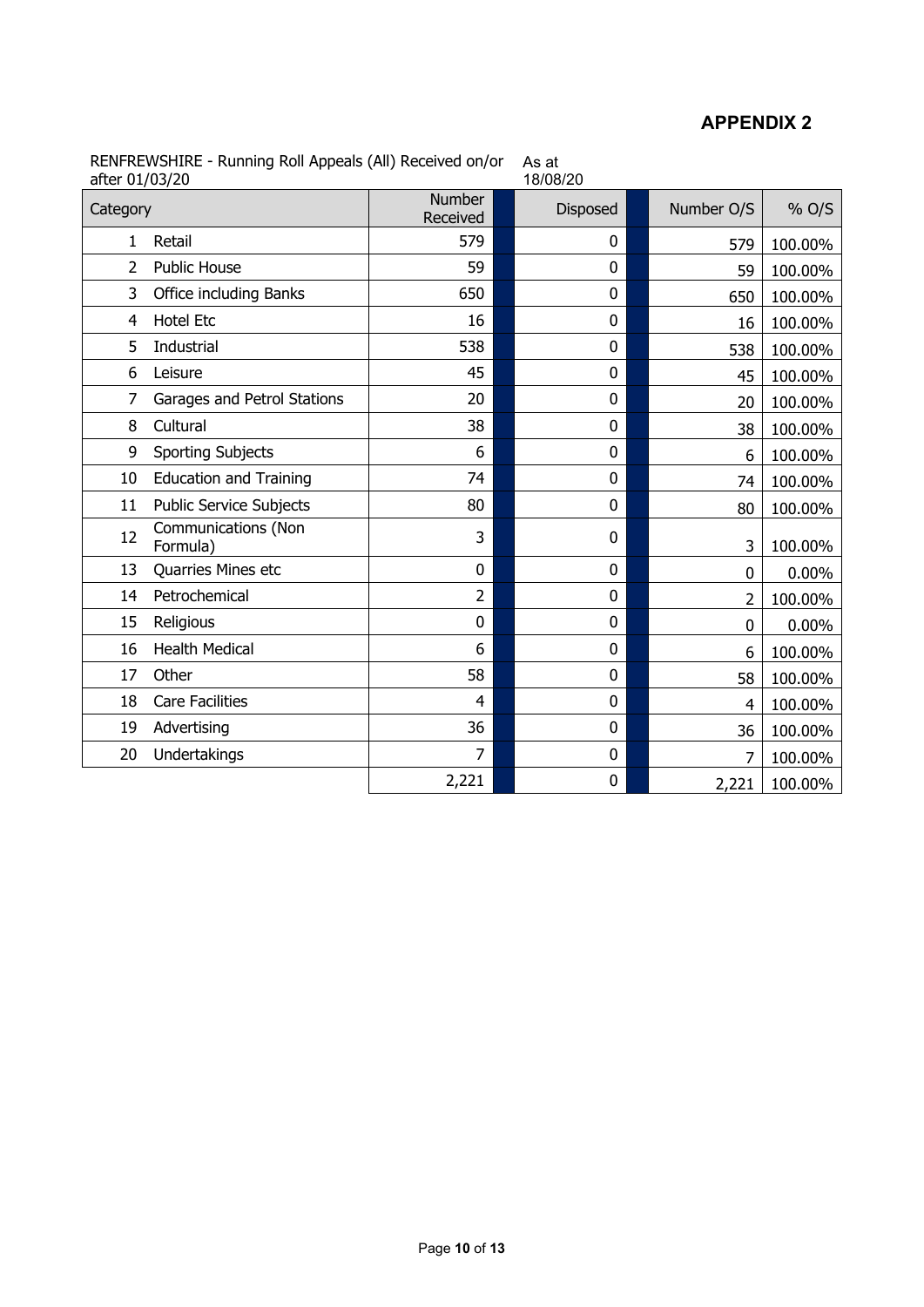|                | on/or after 01/03/20            |                    | As at 18 August 2020 |                |         |
|----------------|---------------------------------|--------------------|----------------------|----------------|---------|
| Category       |                                 | Number<br>Received | <b>Disposed</b>      | Number O/S     | % O/S   |
| 1              | Retail                          | 131                | 1                    | 130            | 99.24%  |
| $\overline{2}$ | <b>Public House</b>             | 10                 | 0                    | 10             | 100.00% |
| 3              | Office including Banks          | 73                 | 0                    | 73             | 100.00% |
| 4              | <b>Hotel Etc</b>                | 5                  | 0                    | 5              | 100.00% |
| 5              | Industrial                      | 17                 | 0                    | 17             | 100.00% |
| 6              | Leisure                         | 9                  | 0                    | 9              | 100.00% |
| 7              | Garages and Petrol Stations     | 8                  | 0                    | 8              | 100.00% |
| 8              | Cultural                        | 5                  | 0                    | 5              | 100.00% |
| 9              | <b>Sporting Subjects</b>        | $\mathbf{1}$       | 0                    | 1              | 100.00% |
| 10             | <b>Education and Training</b>   | 1                  | 0                    | 1              | 100.00% |
| 11             | <b>Public Service Subjects</b>  | $\overline{4}$     | 0                    | 4              | 100.00% |
| 12             | Communications (Non<br>Formula) | $\mathbf{1}$       | 0                    | 1              | 100.00% |
| 13             | Quarries Mines etc              | $\overline{2}$     | 0                    | $\overline{2}$ | 100.00% |
| 14             | Petrochemical                   | $\pmb{0}$          | 0                    | 0              | 0.00%   |
| 15             | Religious                       | 0                  | 0                    | 0              | 0.00%   |
| 16             | <b>Health Medical</b>           | 0                  | 0                    | 0              | 0.00%   |
| 17             | Other                           | 3                  | 0                    | 3              | 100.00% |
| 18             | <b>Care Facilities</b>          | $\mathbf{1}$       | 0                    | 1              | 100.00% |
| 19             | Advertising                     | 14                 | 0                    | 14             | 100.00% |
| 20             | Undertakings                    | 4                  | 0                    | 4              | 100.00% |
|                |                                 | 289                | $\mathbf{1}$         | 288            | 99.65%  |

## EAST RENFREWSHIRE - Running Roll Appeals (All) Received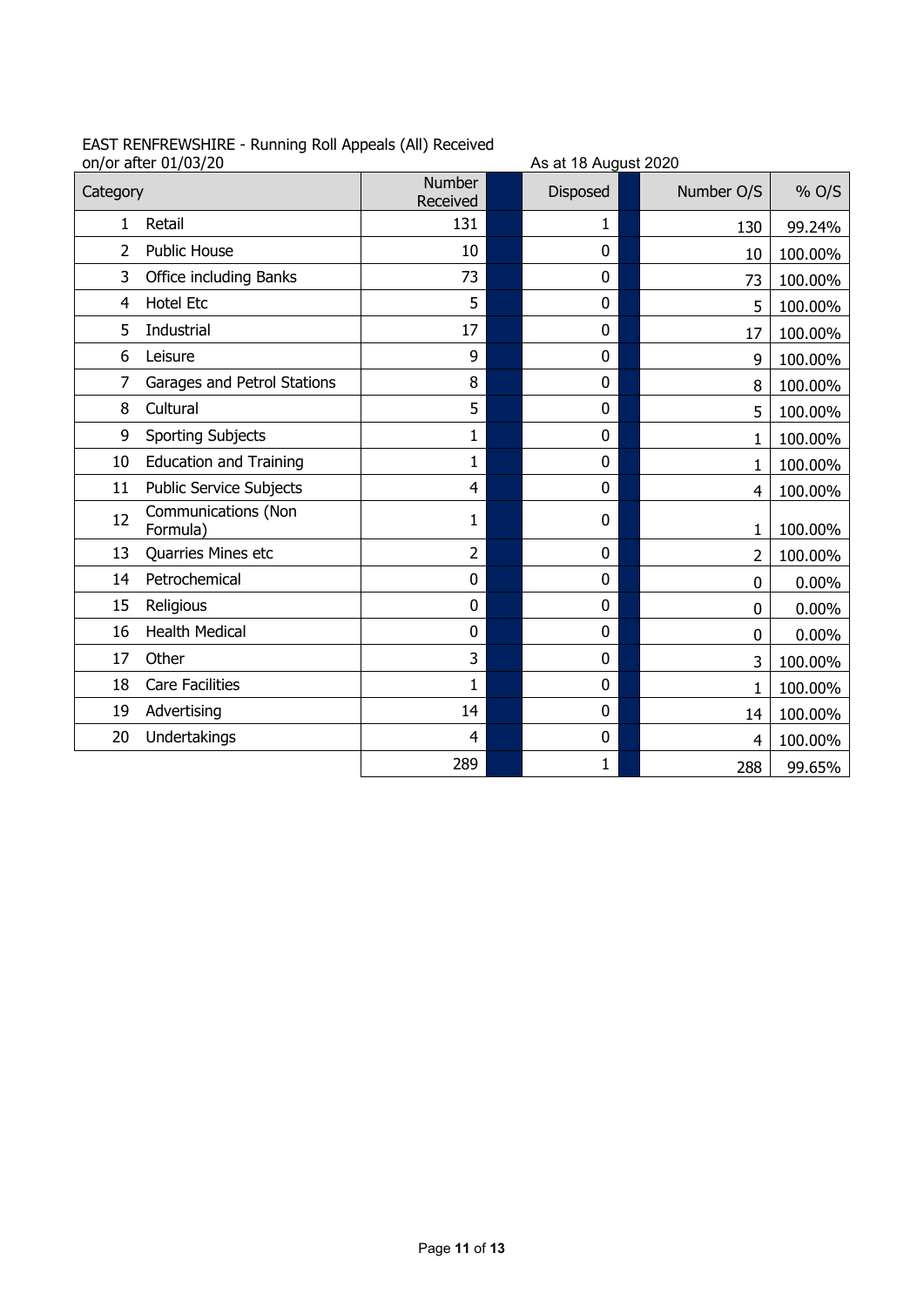| INVERCLYDE - Running Roll Appeals (All) Received on/or |  |  |  |
|--------------------------------------------------------|--|--|--|
| - <del>ft</del> or 01/02/20                            |  |  |  |

| after 01/03/20 | INVERCETDE - Ruhling Rull Appeals (All) Received Union |                    | As at 18 August 2020 |            |          |
|----------------|--------------------------------------------------------|--------------------|----------------------|------------|----------|
| Category       |                                                        | Number<br>Received | Disposed             | Number O/S | % O/S    |
| 1              | Retail                                                 | 314                | 0                    | 314        | 100.00%  |
| $\overline{2}$ | <b>Public House</b>                                    | 23                 | $\mathbf 0$          | 23         | 100.00%  |
| 3              | Office including Banks                                 | 235                | 0                    | 235        | 100.00%  |
| 4              | <b>Hotel Etc</b>                                       | 1                  | 0                    | 1          | 100.00%  |
| 5              | Industrial                                             | 119                | $\mathbf 0$          | 119        | 100.00%  |
| 6              | Leisure                                                | 22                 | $\mathbf 0$          | 22         | 100.00%  |
| 7              | Garages and Petrol Stations                            | 8                  | $\mathbf 0$          | 8          | 100.00%  |
| 8              | Cultural                                               | 23                 | $\mathbf 0$          | 23         | 100.00%  |
| 9              | <b>Sporting Subjects</b>                               | 1                  | $\mathbf 0$          | 1          | 100.00%  |
| 10             | <b>Education and Training</b>                          | 59                 | $\mathbf 0$          | 59         | 100.00%  |
| 11             | Public Service Subjects                                | 59                 | 0                    | 59         | 100.00%  |
| 12             | Communications (Non<br>Formula)                        | 0                  | 0                    | $\Omega$   | $0.00\%$ |
| 13             | Quarries Mines etc                                     | 0                  | 0                    | 0          | 0.00%    |
| 14             | Petrochemical                                          | 0                  | $\bf{0}$             | 0          | 0.00%    |
| 15             | Religious                                              | $\overline{2}$     | $\mathbf 0$          | 2          | 100.00%  |
| 16             | <b>Health Medical</b>                                  | 8                  | $\mathbf 0$          | 8          | 100.00%  |
| 17             | Other                                                  | 47                 | 0                    | 47         | 100.00%  |
| 18             | <b>Care Facilities</b>                                 | 12                 | $\mathbf 0$          | 12         | 100.00%  |
| 19             | Advertising                                            | 6                  | $\mathbf 0$          | 6          | 100.00%  |
| 20             | Undertakings                                           | $\overline{7}$     | $\mathbf 0$          | 7          | 100.00%  |
|                |                                                        | 946                | 0                    | 946        | 100.00%  |